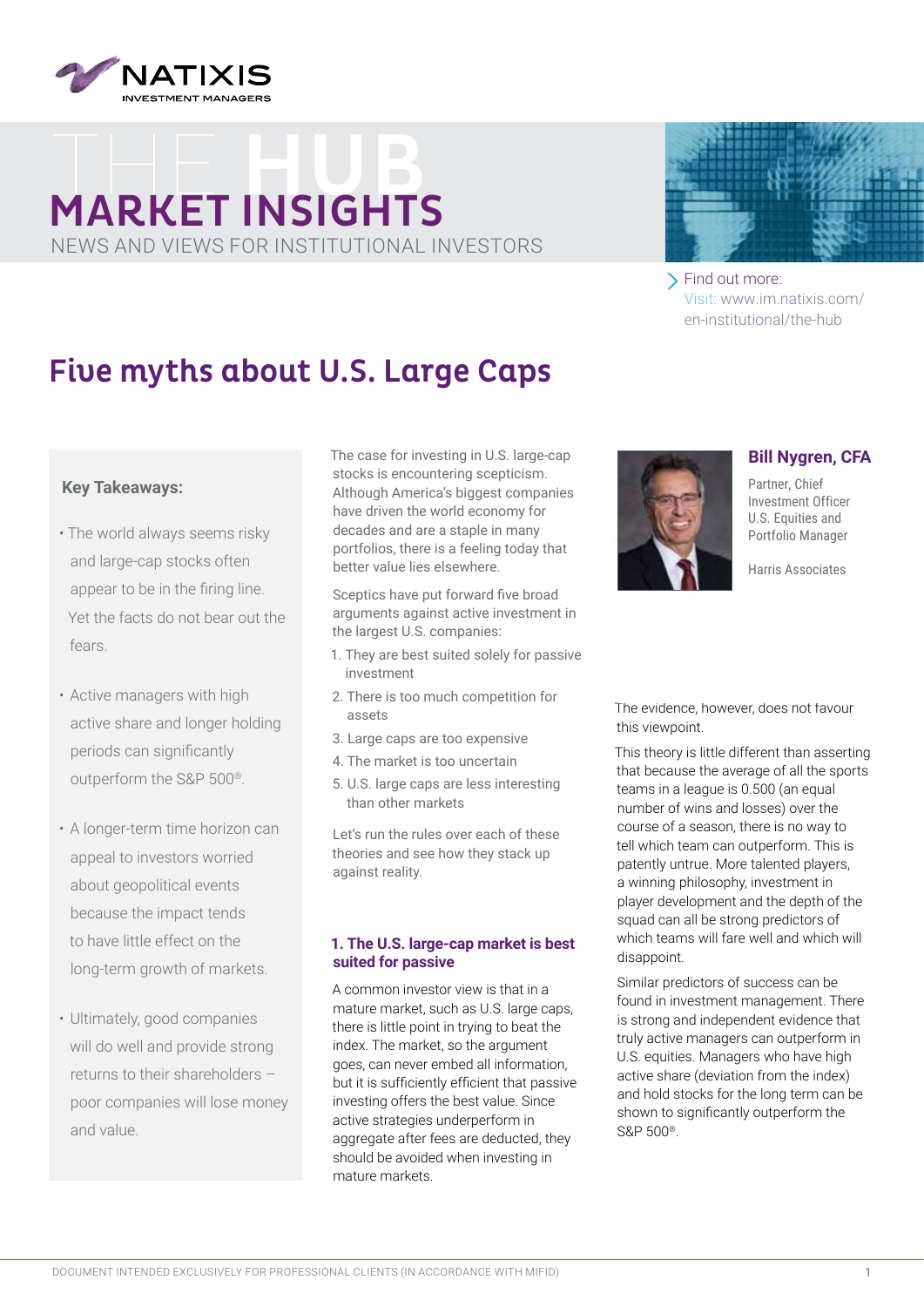# **MARKET INSIGHTS**

NEWS AND VIEWS FOR INSTITUTIONAL INVESTORS



As the graph indicates, returns by managers with high active share and long duration (long portfolio holding times) return, on average, nearly 1.5 times more than the index. Investment funds that are closet indexers, on the other hand, significantly underperform.

In short, investment houses with the conviction to be active and patient investors can substantially outperform passive investments.

#### **2. The U.S. large-cap market is too competitive**

It's undeniably true that more analysts and portfolio managers are looking under the hood of the U.S. large-cap market than any other market in the world. Each hopes to find the opportunity that creates value that no one else has yet identified.

In the past, simple value screens, such as low price-earnings (PE) ratios, were used to identify value. These screens are still used, but have much less predictive power. In the wake of more competition, the traditional value metrics have underperformed for more than a decade now.

Increased competition is no reason to abandon the search for value, however. At Harris, we have developed an investment philosophy that has three distinct value-creating elements, which allows us to be flexible with our definition of value:

- The first is to buy companies only when they are priced at a large discount to the firm's estimate of intrinsic value. These estimates are based on fundamental research rather than multiples of ratios. This large discount means that a bad call results in only small losses, but a good call can lead to substantial returns.
- The second is to avoid value traps, which can result in cheap companies becoming even more so because their fundamentals just never improve. A number of loss-making technology companies fall into this category. At Harris, we look for companies where earnings per share are growing significantly faster than the overall S&P 500®.
- The third is to invest in companies where the interests of the management team are aligned with shareholders. Aligned



Source: Martijn Cremers & Ankur Pareek "Patient Capital Outperformance: The Investment Skill of High Active Share Managers Who Trade Infrequently." September 2014.

management teams tend to own plenty of stock or options and have incentive plans that pay out on metrics that drive business value. Incentive plans based on return on capital or a per share metric are more aligned than incentives based on hitting certain sales or income targets.

Even if a business is underearning today, perhaps because it is investing in R&D or capital expenditure, it has the potential to improve earnings over the longer term. In that scenario, sales figures for the last few months are relatively unimportant.

### The A-Z of value in Alphabet

Alphabet is a great example of why using the PE ratio as a shortcut misses significant pieces of value in a company. The company trades on a PE of about 26, compared with 18 for the S&P as a whole. On paper, Alphabet looks expensive.

But investors need to look beyond the flagship Google brand. There are various assets that Alphabet owns that contribute little to earnings today, but should be really valuable for longer horizon investors. For a start, there is its growing web services business, Waymo, the most advanced system for autonomous driving, and YouTube, which is starting to challenge cable TV networks. Finally, there is \$150/share cash on its balance sheet, effectively valued at zero.

All in all, it's possible that some 50% of Alphabet's value is not yet reflected in its share price.

### **3. The U.S. large-cap market is too expensive**

Many investors are starting to question the longevity of a market recovery that has lasted nearly a decade.

The *duration* of the recovery is longer than economic recoveries of the past, but that ignores its *magnitude*. Magnitude creates excessive valuations that are then vulnerable to corrections. But the current recovery has produced GDP expansion of just 2% a year on average, which is barely trendline growth.

Price versus earnings expectations for the next year are in a range of about 15-17x earnings, which historically has produced good annual equity returns and a significant premium to bond returns.

If we look at industrial companies like automotives, which are selling at mid-single digit multiples, they are in better shape than a decade ago, with better management structures and more cash generation. These kinds of firms have huge potential to take advantage of the growth of the middle classes in developing markets.

### **4. The U.S. large-cap market is full of uncertainty**

Seemingly every year a new concern arises that has investors reaching for the sell button. Fears over the sustainability of global equity markets have arisen many times in the past: 9/11, the

ACTIVE MANAGERS CAN OUTPERFORM IN U.S. EQUITIES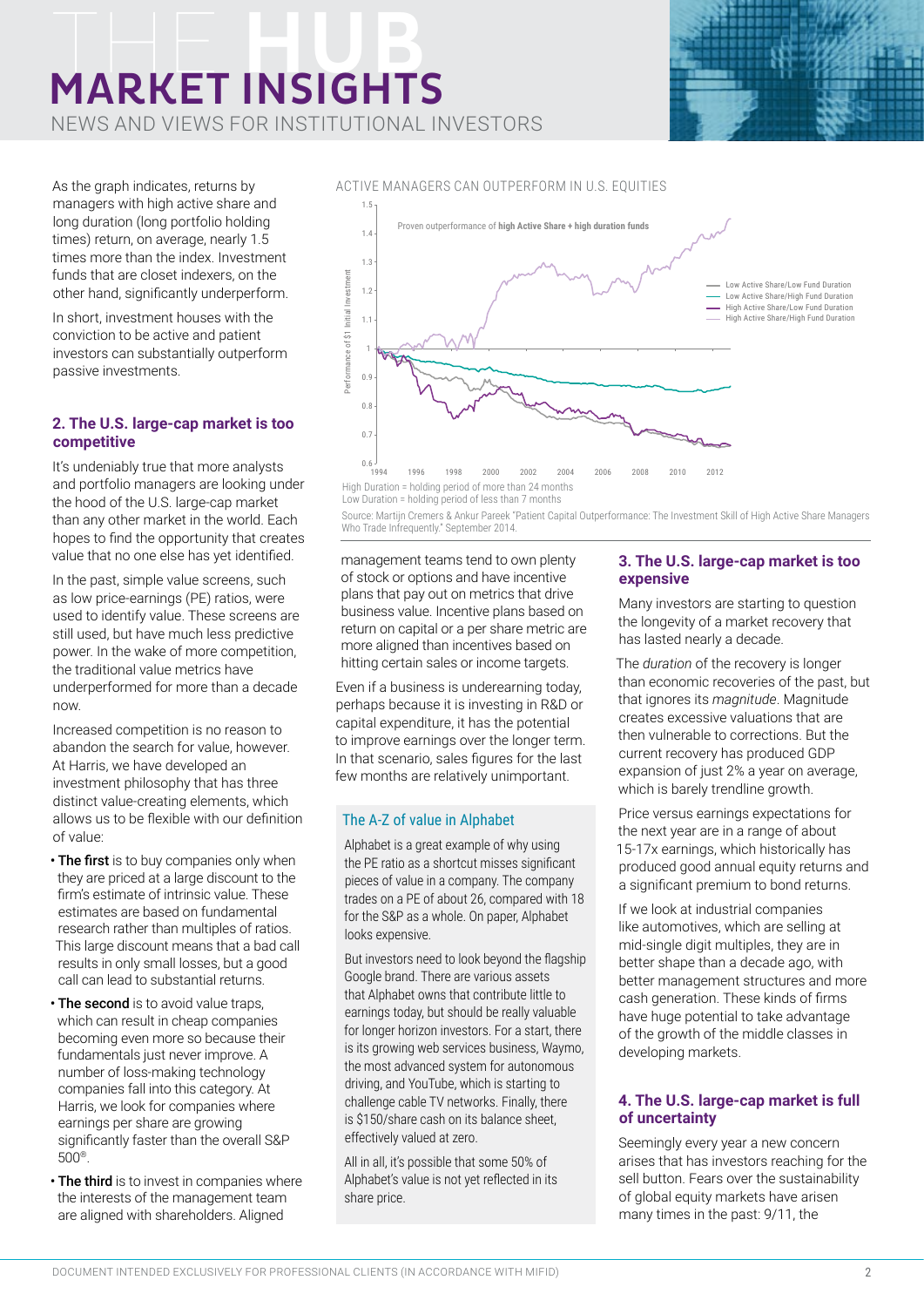# **MARKET INSIGHTS**

NEWS AND VIEWS FOR INSTITUTIONAL INVESTORS



high-tech boom and bust, the Iraq wars, the Lehman Brothers collapse, and the eurozone crisis.

The world always seems risky and large-cap stocks often appear to be in the firing line. But the facts don't bear out the fears. Notwithstanding these negative events over the last two or three decades, total returns from the S&P 500® have increased investors' wealth by 11 times (from 1991 to 2017). Investors who tried to time the market but reduced their allocations to large caps at times of geopolitical worry may have given up significant value.

Even better returns are possible using an active manager with high active share and plenty of patience. At Harris, we are bottom-up value investors who ignore macroeconomic noise. We look solely at the fundamental attributes of companies rather than try to compete on the basis of superior economic views.

We are concentrated investors. We do not dilute our portfolios with overdiversification, leading to portfolios of perhaps 50 companies rather than 100-2,000.

We are patient investors. Our aim is to hold these companies as long as they appear undervalued, with our analysts making projections for business fundamentals over multi-year periods rather than for the next quarter or year. This is a long analytical timeframe compared to other public market investors and is more akin to a private equity approach. We believe this long-term time horizon is appealing to investors worried about current geopolitical events because the impact tends to be short term and have little effect on the long-term growth of markets and profits.

#### **5. The U.S. large-cap market is less interesting**

The U.S. large-cap market can appear dull compared with fast-growing emerging markets. Why, investors reason, should we accept unexciting returns when other markets hold out more promise?

Well, firstly, GDP expansion in a country doesn't always translate into rising share SHILLER P/E RATIO FOR THE S&P 500® INDEX (1926 –2016)



Source: www.mltpl.com/shiller-pe Price earnings ratio is based on average inflation-adjusted earnings from the previous 10 years, known as the Cyclically Adjusted PE Ratio (CAPE Ratio), Shiller PE Ratio, or PE 10.

#### prices.

Secondly, that exciting-looking growth comes at the price of quite considerable volatility.

Thirdly, and perhaps most importantly, a very sizeable chunk of the revenues of U.S. large caps are sourced abroad. With global exposure, U.S. large caps can take advantage of fast-growing regions, while investors have the comfort of knowing these sales are being carried out by established and reputable organisations.

To identify companies that can benefit from overseas growth requires deep resources and experienced global investment teams. The companies on our approved list are all vetted by our experienced U.S. and international investment committees. Our analysts hold more than 1,500 onsite management meetings every year to assess business and management quality, which results in 300-400 stocks it believes are of sufficient quality to meet the analysts' definition of intrinsic value.

#### **Conclusion – less worry, more skill**

Worrying is normal. We need to worry to survive. But we also need to set our worries into context. Despite investors' concerns about markets, they should

be aware that these are probably pretty normal times. Good companies will do well and provide strong returns to their shareholders, and poor companies will lose money and value.

The key to investing in any market is to employ skill and patience to tease out the many opportunities that exist.

Written on 1st November 2018